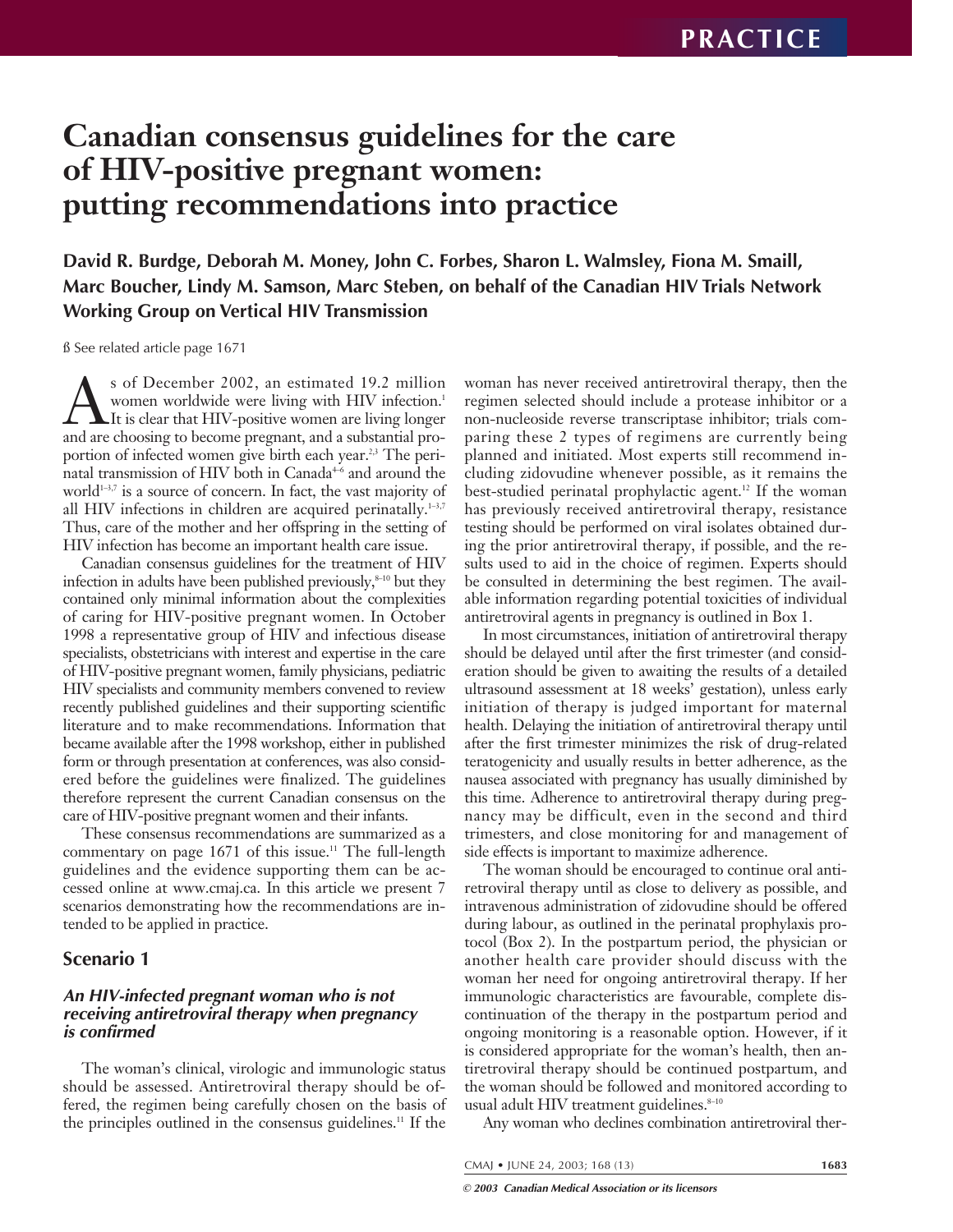#### **Box 1: Summary of pregnancy-related information for currently available antiretroviral agents\*†‡**

#### **Nucleoside reverse transcriptase inhibitors** Zidovudine (AZT)

- Approved by FDA and HPB for use in pregnancy
- FDA pregnancy category C
- No documented toxic effects in humans, aside from reversible anemia in neonates
- Infants exposed in utero have been followed for almost 6 years with no significant differences from placebo in growth, immunologic or neurologic characteristics<sup>13</sup>
- Very good placental transfer (newborn:maternal drug ratio 0.85)

Lamivudine (3TC)

- FDA pregnancy category C
- No documented toxic effects in humans; third-trimester pharmacokinetic studies show no significant difference from nonpregnant patients $14$
- Excellent placental transfer (newborn:maternal drug ratio 1.0) Didanosine (ddI)
- FDA pregnancy category B
- Peripheral neuropathy and pancreatitis may develop
- Cases of fatal lactic acidosis have been reported in pregnant women receiving didanosine and stavudine; physicians should use caution in prescribing this combination in  $pregnancy$ <sup>15</sup>
- Phase I study in third trimester showed pharmacokinetics not significantly altered by pregnancy
- Fair placental transfer (newborn:maternal drug ratio 0.5)

Zalcitabine (ddC)

- FDA pregnancy category C
- No studies in pregnant women or neonates
- Poor placental transfer (newborn:maternal drug ratio 0.3–0.5) Stavudine (d4T)
- FDA pregnancy category C
- Cases of fatal lactic acidosis have been reported in pregnant women receiving stavudine and didanosine; physicians should use caution in prescribing this combination in pregnancy
- Phase I and II safety and pharmacokinetic studies in pregnant women are under way
- Good placental transfer (newborn:maternal drug ratio 0.76)

Abacavir

- FDA pregnancy category C
- No studies in pregnant women or neonates
- Placental transfer unknown

#### **Nucleotide analogue reverse transcriptase inhibitor** Tenofovir

- FDA pregnancy category B
- No studies in pregnant women or neonates
- Placental transfer unknown

#### **Non-nucleoside reverse transcriptase inhibitors** Nevirapine

- FDA pregnancy category C
- Severe, sometimes fatal, hepatotoxicity<sup>16</sup> and life-threatening hypersensitivity have been reported
- Most studies to date have been toward term; pharmacokinetics in pregnancy similar to those in nonpregnant women
- Elimination is prolonged in neonates
- Excellent placental transfer (newborn:maternal drug ratio 0.9)

#### [Box continued] Delavirdine

- FDA pregnancy category C
- No studies in pregnant women or neonates
- Placental transfer unknown

#### Efavirenz

- FDA pregnancy category C
- Contraindicated in first trimester because of the potential for teratogenicity; safety profile later in pregnancy unknown
- Placental transfer good in rats, rabbits and primates

#### **Protease inhibitors**

Indinavir

- FDA pregnancy category C
- Risk of nephrolithiasis in mother and, theoretically, in fetus and neonate
- Regular ultrasound examination of fetal renal system and quantification of amniotic fluid are recommended
- May exacerbate hyperbilirubinemia in neonates
- Phase I and II safety and pharmacokinetic study in pregnancy under way
- Placental transfer minimal

#### Ritonavir

- FDA pregnancy category B
- Side effects may be particularly problematic in pregnancy
- No documented toxic effects in humans
- Placental transfer minimal

#### Saquinavir

- FDA pregnancy category B
- Pharmacokinetic studies suggest that, during pregnancy, regular dosing does not achieve therapeutic levels
- Placental transfer minimal

## Nelfinavir

- FDA pregnancy category B
- No documented toxic effects in humans
- Pharmacokinetic studies suggest that, during pregnancy, regular dosing may not achieve therapeutic levels
- Placental transfer minimal

#### Lopinavir–ritonavir

- FDA pregnancy category C
- No studies of lopinavir in pregnant women
- Placental transfer unknown for lopinavir, minimal for ritonavir

Amprenavir

- FDA pregnancy category C
- Amprenavir solution (but not the capsule formulation) contains high levels of propylene glycol; the capsular form may be used in pregnancy, but the oral solution is contraindicated for pregnant women and neonates
- No studies in pregnant women or neonates
- Placental transfer unknown

## **Miscellaneous agent**

## Hydroxyurea

- FDA pregnancy category D
- Should be avoided during pregnancy

Note: FDA = US Food and Drug Administration, HPB = Health Protection Branch of Health Canada.

\*See complete guidelines at www.cmaj.ca for a more detailed version of this table, including the results of animal studies. †See also "Safety and toxicity of individual antiretroviral drugs in pregnancy." 17

‡FDA pregnancy categories: B = animal reproduction studies failed to demonstrate a risk to the fetus; adequate, well-controlled studies of pregnant women have not been conducted. C = safety in human pregnancy has not been determined; animal studies are either positive for fetal risk or<br>have not been conducted; drug should not be used unless the potential benefit outweighs the<br>potential risk to the fetus. D = in investigational or marketing experiences, but potential benefits from use of the drug in pregnant women may be acceptable.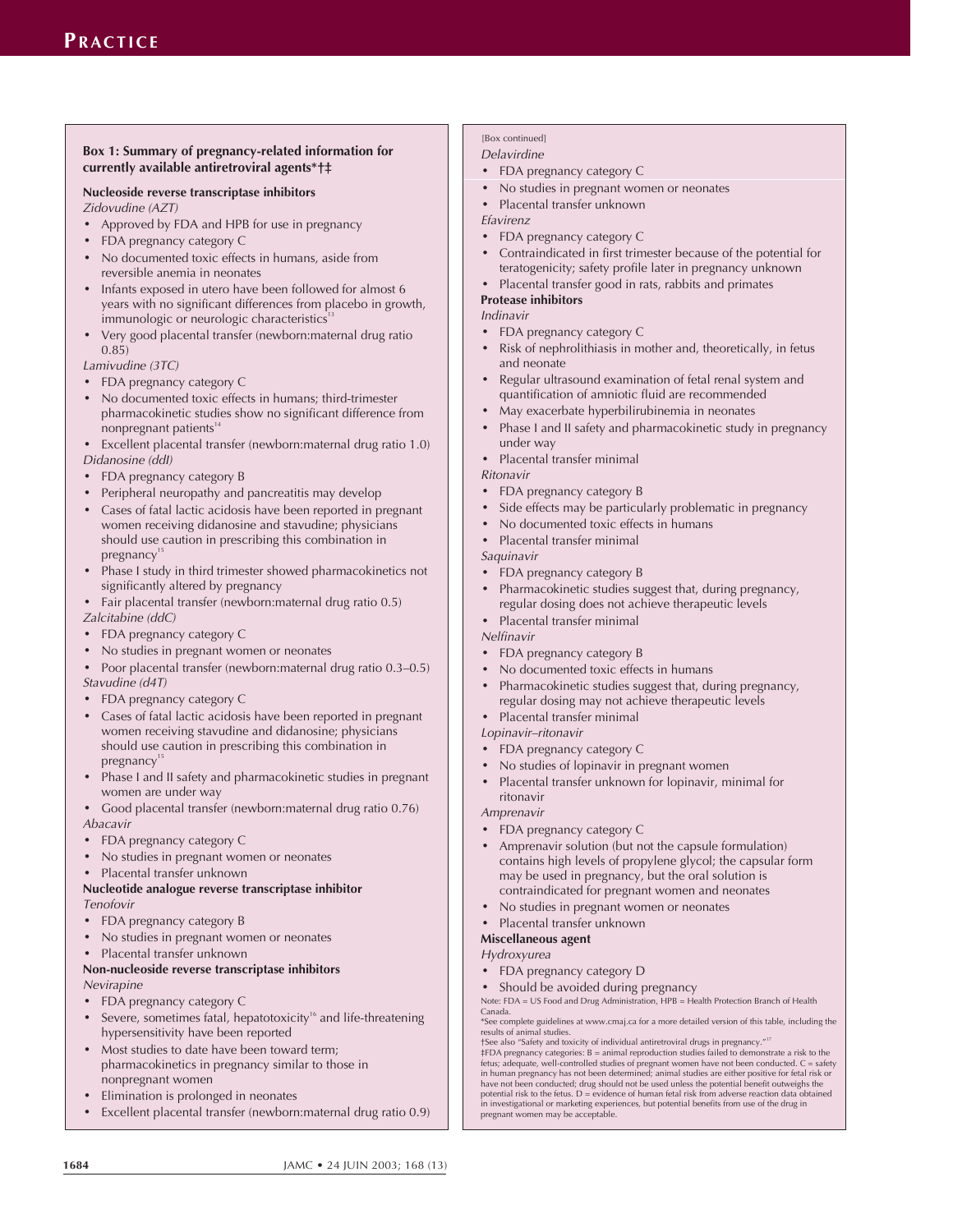apy after appropriate counselling and education should be offered modified antiretroviral treatment for perinatal prophylaxis (see Box 2). A woman who chooses to take only prophylactic therapy to minimize exposure of her fetus to these drugs should be informed of the potential risk of resistance developing in the course of suboptimal antiretroviral therapy (e.g., zidovudine monotherapy), and she should be reassessed postpartum to determine the need for combination antiretroviral therapy. Discussion of treatment options and recommendations must be noncoercive, and the final decision regarding the use of these drugs is the woman's responsibility.

## **Scenario 2**

### **An HIV-infected pregnant woman receiving combination antiretroviral therapy when pregnancy is confirmed**

The woman's antiretroviral regimen should be reviewed in light of the pregnancy, both from the perspective of safety and toxicity and from the perspective of efficacy. Dosages should be reviewed to account for the increased volume of distribution in pregnancy. The potential need for antiemetics should be addressed, and doxylamine-pyridoxine with or without dimenhydrinate should be prescribed as required. If nausea and vomiting are significant problems, consideration should be given to discontinuing all antiretrovirals until the symptoms are controlled. If the existing combination therapy regimen is judged to be safe in pregnancy and is providing adequate viral suppression, the regimen should be continued. Antiretroviral combinations should be discontinued or changed if the regimen is thought to be potentially teratogenic or fetotoxic (e.g., if it contains efavirenz, delavirdine or hydroxyurea).

If the current regimen is not controlling viral replication, the physician should review the history of antiretroviral use and, if possible, perform resistance testing to aid in the choice of a new regimen. Drugs should be chosen on the basis of the principles outlined in the recommendations.11 Experts in the field should be consulted.

If the woman chooses to discontinue antiretroviral therapy during the first trimester, all drugs should be discontinued at the same time and then resumed at the same time, at 14 weeks' gestation (or as soon as possible after the detailed ultrasound examination at 18 weeks' gestation) to minimize the risk of viral resistance developing. Any woman who chooses to discontinue her combination antiretroviral therapy should be warned about the possibility of viral load rebound and the theoretical increased risk of perinatal transmission.

The woman should be encouraged to continue her combination antiretroviral regimen until as close to delivery as possible; in addition, she should be offered intrapartum zidovudine, administered intravenously, according to the perinatal prophylaxis protocol (Box 2). After the birth, the infant should be referred to a specialized centre for ongoing assessment and care.

The woman should be assessed in the postpartum period to determine the need for continuing antiretroviral therapy, contraceptive therapy, and other health care needs and issues, according to adult HIV care guidelines. $8-10$ 

## **Scenario 3**

## **A woman diagnosed with HIV infection, who presents or is referred for care within 1 month of term**

In this situation, it may not be possible to reliably suppress the plasma viral load before delivery (because of time constraints), and the following steps are recommended:

- The woman should be treated with combination antiretroviral therapy according to the principles outlined in the recommendations.<sup>11</sup>
- Elective cesarean section should be offered at 38 completed weeks of gestation.
- Oral antiretroviral therapy should be continued until 2 hours before the cesarean section (in consultation with anesthesia colleagues).
- Zidovudine should be administered intravenously starting 2 hours before the cesarean section, as outlined in the perinatal prophylaxis protocol (see Box 2). In addition, if the antepartum regimen did not contain nevirapine, a single oral dose of this drug should be considered.
- The infant should be given zidovudine (see Box 2).

## **Scenario 4**

### **A woman who probably has detectable plasma viral load at term (because of suboptimal antiretroviral therapy during the pregnancy, problems with adherence or other drug-related issues, or lack of pregnancy care)**

If labour has not commenced, the woman should be offered a cesarean section.

Several antiretroviral options are available, including intrapartum intravenous administration of zidovudine, followed by 6 weeks of zidovudine for the infant, combined with a single oral dose of nevirapine for the woman and a single oral dose of nevirapine for the infant. Although this approach has not been formally studied in a controlled clinical trial, it is currently favoured by the majority of Canadian experts.

# **Scenario 5**

## **An infant born to a known HIV-positive mother who received no antiretroviral therapy during pregnancy or intrapartum**

Oral administration of zidovudine and a single oral dose of nevirapine for the infant should be discussed with the mother; such therapy should start as soon as possible,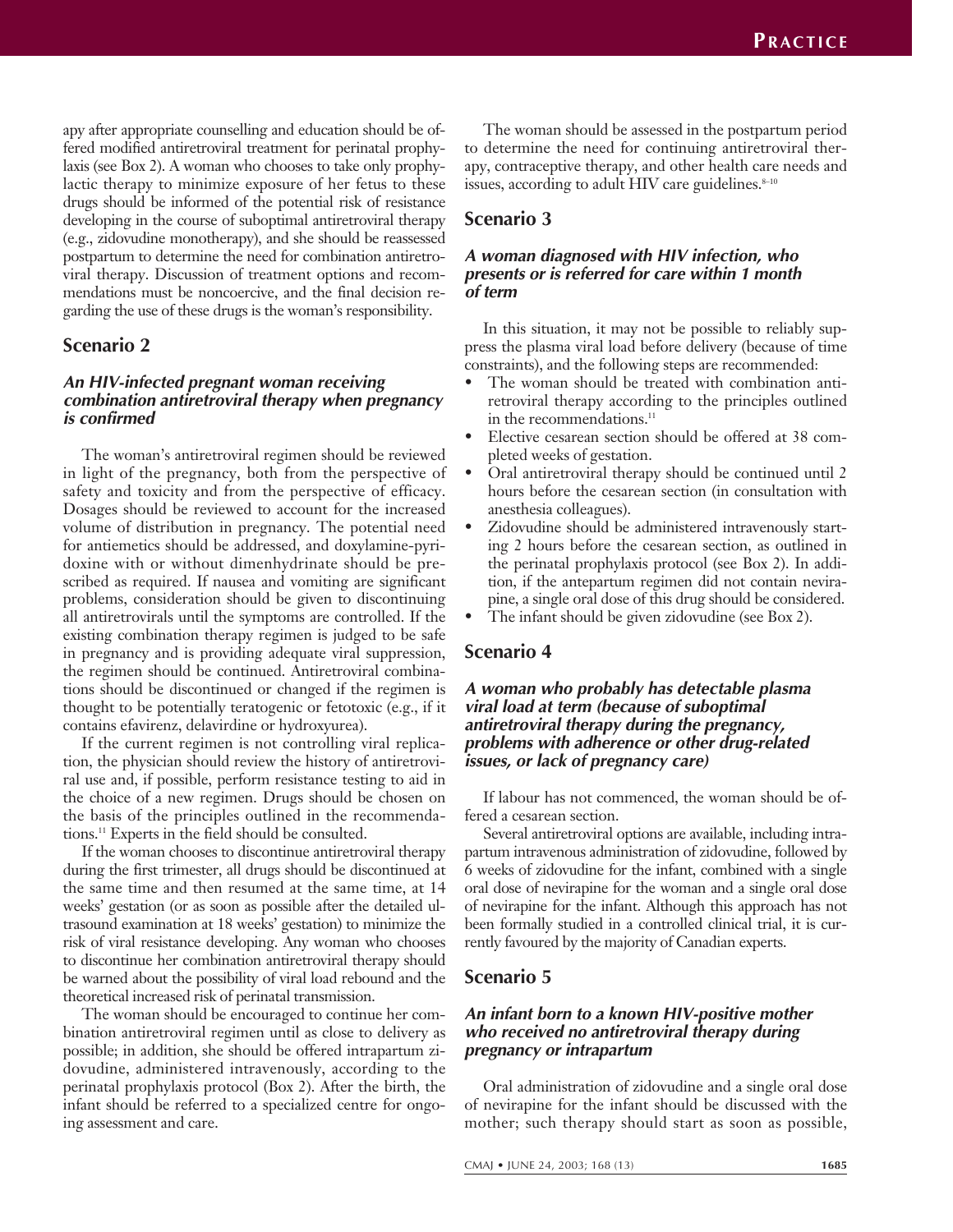preferably within 6 hours of birth, as efficacy after 96 hours is considered low.12 Details of antiretroviral prophylaxis for the infant are given in Box 2. The infant should be referred to a centre with specialized expertise for ongoing assessment and care.

The woman should be assessed postpartum (for viral load, CD4 count and other HIV markers), referred for ongoing HIV care and offered combination antiretroviral therapy according to the guidelines for adult  $HIV$  care. $8-10$ 

# **Scenario 6**

## **A woman who experiences primary HIV infection (seroconversion) during pregnancy**

Documented primary infection during pregnancy is an indication for combination antiretroviral therapy. Initiating such therapy is important not only for long-term maternal well-being but also for the prevention of perinatal transmis-

## **Box 2: Protocol for perinatal antiretroviral chemoprophylaxis**

#### **Intrapartum**

- Initiate antiretroviral therapy at onset of active labour, at rupture of membranes, 2 hours before cesarean section or in any other situation where delivery is anticipated.
- Give zidovudine intravenously to the woman. If she received no antiretroviral therapy antenatally or does not have full virologic suppression, give a single dose of oral nevirapine, in addition to intravenous zidovudine, as soon as possible after presentation.
- If the woman was receiving combination antiretroviral drugs during her pregnancy, continue these medications for as long as possible through labour.

#### Zidovudine dosage

• Give a loading dose of 2 mg/kg intravenously in 100 mL D5W over 1 hour, then 1 mg/kg each hour by continuous infusion during labour until the umbilical cord has been clamped. If the patient has not delivered and labour has stopped, then resume the previously prescribed oral antiretroviral regimen. If the zidovudine infusion is discontinued for more than 6 hours, readminister the loading dose and resume the continuous infusion when labour recommences.

Nevirapine dosage

• For any woman who received no antenatal antiretroviral therapy or who has inadequate suppression of viral load, give a single 200-mg dose orally as soon as possible after presentation.

#### **Postpartum neonate**

Term infant

- Give zidovudine syrup 2 mg/kg orally every 6 hours for 6 weeks. If the infant is unable to tolerate oral feeding, zidovudine 1.5 mg/kg may be given intravenously every 6 hours.
- Initiate zidovudine immediately if the mother was not given this drug intravenously intrapartum; however, if the mother received a full course of intravenous zidovudine, then initiate the drug at 8 to 12 hours after birth.
- If the mother received nevirapine intrapartum, then give the infant a single dose of oral nevirapine  $(2 \text{ mg/kg})$  within 48 to 72 hours after birth. If the mother did not receive nevirapine intrapartum, then give the infant a single dose of oral nevirapine (2 mg/kg) as soon as possible after birth.\*
- Refer the infant to an appropriate HIV care centre for ongoing assessment and care.

Preterm infant (34 weeks' gestation or less)

- Reduce the dose of zidovudine to 2.0 mg/kg orally or 1.5 mg/kg intravenously every 12 hours (give orally if possible, intravenously if the infant cannot tolerate oral feeding) from birth to 2 weeks of age, and then 2 mg/kg every 8 hours from 2 to 6 weeks of age. If the infant was born at less than 30 weeks' gestation, continue 12-hourly dosing for 4 weeks, then every 8 hours for the final 2 weeks of the 6-week period.<sup>18</sup>
- Refer the infant to an appropriate HIV care centre for ongoing assessment and care.

#### **Postpartum mother**

- Resume combination antiretroviral therapy with as short an interruption as possible. If the woman is not receiving optimal antiretroviral therapy, review her immunologic and virologic status, and offer optimal therapy according to guidelines for nonpregnant adults. Breast-feeding is strongly discouraged, regardless of the woman's antiretroviral, virologic and immunologic status postpartum.
- Refer any HIV-positive woman to an appropriate HIV care centre for ongoing assessment and care.

Note: D5W = 5% dextrose in water. \*At present, no intravenous preparation of nevirapine is available.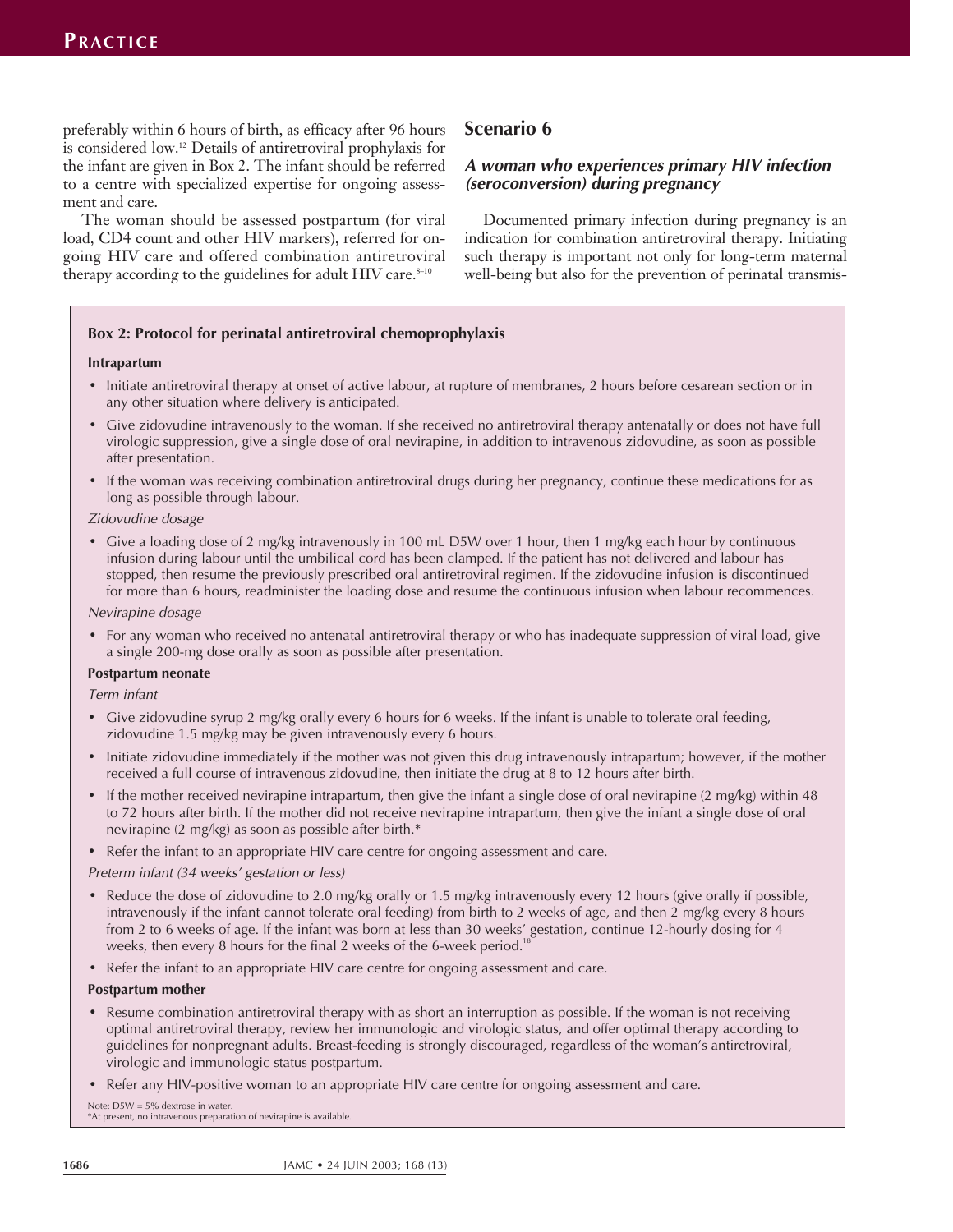sion, since the risk of maternal-infant transmission in this situation is probably higher than among women who experience seroconversion before pregnancy. In the setting of documented seroconversion during pregnancy, the woman should be carefully counselled, in a noncoercive manner, regarding her reproductive choices, and she should be supported in her decisions. If the woman chooses to initiate combination antiretroviral therapy, it should be started as soon as possible, regardless of gestational age. If a woman with primary infection chooses to continue the pregnancy and refuses combination therapy, perinatal antiretroviral chemoprophylaxis should be offered, as outlined in Box 2.

## **Scenario 7**

## **Use of perinatal prophylactic antiretroviral therapy in pregnant women presenting at delivery with significant risk factors but unknown HIV status**

Many women who are at risk for HIV infection do not receive antenatal care and present late in their pregnancy or in early labour with unknown HIV status. Women at particular risk of HIV infection include those who use injection drugs and have shared needles, those who have had a recent illness suggestive of a seroconversion illness, and those who have had regular unprotected sex with a known HIV-infected partner or a partner with significant risk factors for HIV infection.

HIV testing should be offered to any woman who has not been tested during her pregnancy, and particularly to those recognized to be at risk for HIV infection. The test should be performed as rapidly as possible; with point-ofcare test kits, the screening result should be available within 1 hour. Positive results must be verified by formal serologic testing, including HIV enzyme-linked immunosorbent assay and Western blot test. Rational decisions can then be made regarding the need for ongoing chemoprophylaxis for the infant, and appropriate care can be offered to the woman. Testing should always be done with the woman's knowledge and consent, and the woman must give her consent for any antiretroviral therapy.

A woman at high risk may be offered perinatal prophylaxis as outlined in scenario 4. The infant's zidovudine therapy should be continued until the HIV status of the mother is known. If the woman proves to be HIV negative and seroconversion is unlikely, the chemoprophylaxis for the infant can be discontinued. If the woman proves to be HIV positive, then a full course of zidovudine chemoprophylaxis should be offered to the infant, as outlined in Box 2. Both the infant and the woman should be referred to the nearest appropriate HIV care centre for ongoing assessment and care.

# **Conclusions**

The care of HIV-positive pregnant women and their infants is complex. Ideally, such care should involve the

woman herself, her HIV specialist, an HIV-experienced obstetrician and a pediatric HIV specialist. The assistance of a pharmacist and dietitian with HIV expertise is also invaluable. A wide variety of issues must be addressed, and close monitoring of the patient is essential. This area of medicine and science is evolving, and we anticipate that these guidelines will also evolve. Further clinical research is needed to ensure that the health outcomes of HIV-positive women and their infants will improve in the future.

#### This article has been peer reviewed.

From the Oak Tree Clinic, Children's and Women's Health Centre of British Columbia and University of British Columbia, Vancouver, BC (Burdge, Money, Forbes); Department of Obstetrics and Gynecology, Division of Maternal Fetal Medicine, University of British Columbia, Vancouver, BC (Money); Division of Infectious Diseases, Department of Medicine, Toronto Hospital, University Health Network, Toronto, Ont. (Walmsley); Department of Microbiology, Mc-Master Health Science Centre, Hamilton, Ont. (Smaill); Department of Gynecology, Hôpital Sainte-Justine, Montreal, Que. (Boucher); Division of Infectious Diseases, Department of Pediatrics, Children's Hospital of Eastern Ontario, Ottawa, Ont. (Samson); and Clinique Médicale de l'Ouest, Verdun, Que. (Steben)

Competing interests*:* David Burdge, Deborah Money, John Forbes, Sharon Walmsley, Fiona Smaill and Marc Steben have all received speaker fees and/or educational grants from various pharmaceutical companies manufacturing drugs mentioned in this article. David Burdge, John Forbes, Sharon Walmsley, Fiona Smaill and Marc Steben have received travel assistance from various pharmaceutical companies to attend meetings within the past 2 years. Fiona Smaill has had ongoing paid consultancies with 3 pharmaceutical companies within the past 2 years. No competing interests declared for Marc Boucher or Lindy M. Samson.

Contributors*:* David Burdge was chair of the working group; he wrote the first draft of the guidelines, edited and circulated subsequent drafts, and coordinated input from all other authors. Deborah Money provided extensive input into the guidelines from an obstetrician's perspective, did extensive editing and provided many valuable suggestions. She is a member of the Infectious Diseases Committee of the Society of Obstetricians and Gynecologists of Canada (SOGC) and facilitated that committee's review of the guidelines. John Forbes and Lindy Samson provided extensive input into the guidelines from a pediatric perspective, did extensive editing and provided many valuable suggestions. They are both members of the Canadian Pediatric AIDS Research Group and facilitated review of the guidelines by that group. Lindy Samson also critically reviewed the levels of evidence. Sharon Walmsley provided extensive input into the guidelines from an adult HIV perspective, did extensive editing and provided many valuable suggestions. Fiona Smaill provided extensive input into the guidelines, did extensive editing and provided many valuable suggestions, especially with respect to the levels of evidence. Marc Boucher provided extensive input into the guidelines. He chairs the Infectious Diseases Committee of the SOGC and facilitated the SOGC's review of the guidelines. Marc Steben was a member of the original Working Group and provided extensive editorial suggestions.

Acknowledgments*:* The guidelines on which this article is based were developed with support from the Canadian HIV Trials Network, which received unrestricted educational grants from Abbott Laboratories Limited, BioChem Pharma Inc., Boehringer Ingelheim (Canada) Ltd., Bristol-Myers Squibb, Glaxo Wellcome Inc., Hoffmann-La Roche Limited, Merck Frosst Canada Inc., and Pharmacia & Upjohn Inc., as well as funding from the National AIDS Strategy of Health Canada.

## **References**

- 1. *AIDS epidemic update—December 2002*. Geneva: Joint United Nations Programme on HIV/AIDS (UNAIDS) and the World Health Organization; 2002. Report no.: UNAIDS/02.46E.
- 2. Panel members, International AIDS Society. IAS position paper on prevention of HIV 1 mother-to-child transmission. *Int AIDS Soc Newsl* 1999:(13):5-9.
- 3. *Mother to child transmission of HIV: UNAIDS technical update*. Revised. Geneva: Joint United Nations Programme on HIV/AIDS (UNAIDS); 1998 Oct. UN-AIDS Best Practice Collection Technical Update. Report no.: WC 503.71.
- Birnun A, King SM, Arneson C, Read SE. Failure to prevent perinatal HIV infection. *CMAJ* 2002;166(7):904-5.
- 5. Robinson JL, Lee BE. Prevention of perinatal transmission of HIV infection. *CMAJ* 2000;163(7);831-2.
- 6. O'Connor KS, MacDonald SE. Aiming for zero: preventing mother-to-child transmission of HIV [editorial]. *CMAJ* 2002;166(7):909-10.